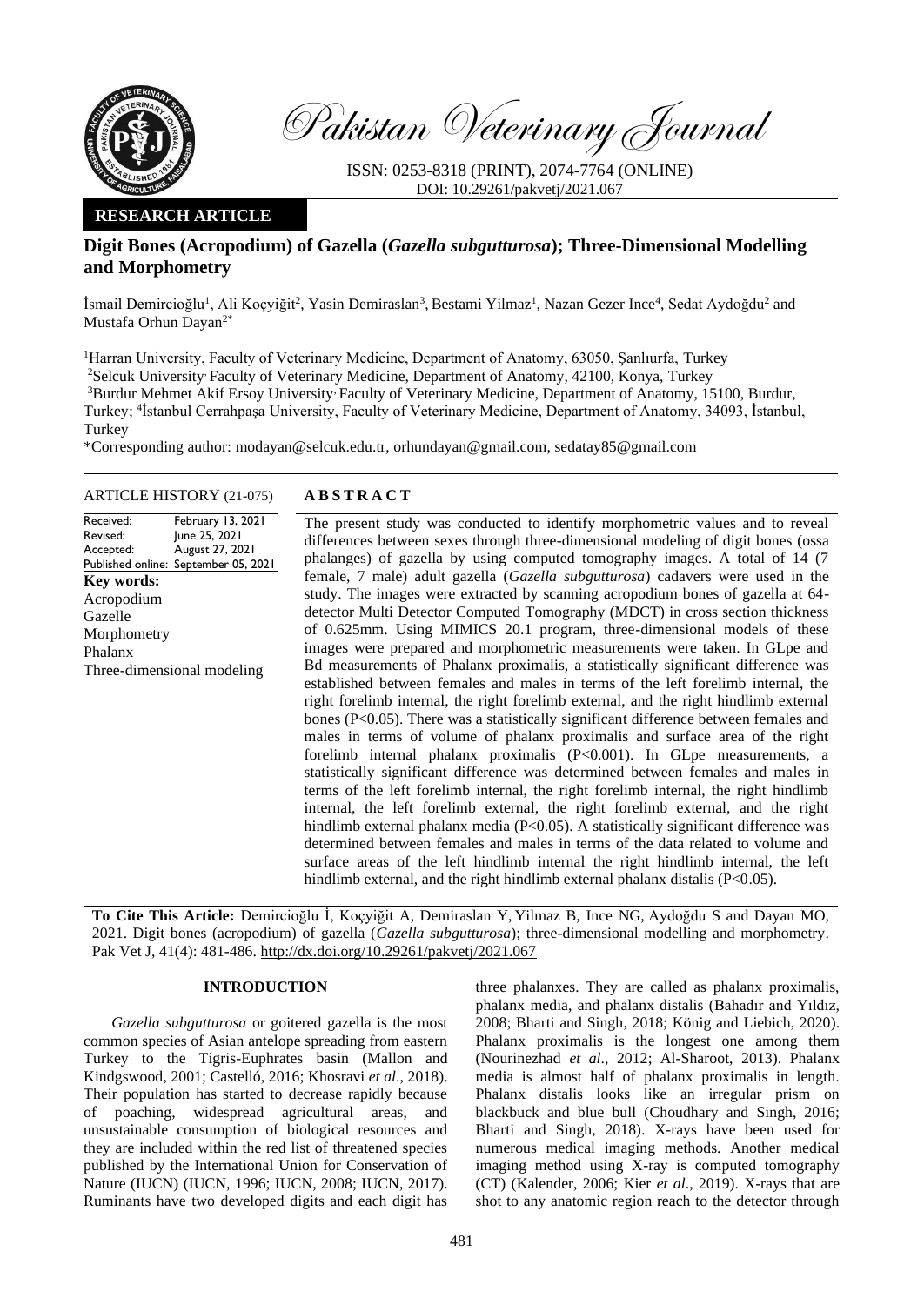a certain level of absorption based on the density of tissue and the absorption difference of X-ray is calculated by detectors. By this way, two-dimensional images are extracted in Hounsfield Units (HU) by the computer. These images are commonly used in diagnosis and treatment (Ohlerth and Scharf, 1989; Kılıç, 2008; Birlik, 2015; Bulut, 2016). Three-dimensional (3D) CT images, on the other hand, are created by reconstruction of twodimensional images (Dugelay *et al.,* 2008; Jung *et al.,*  2015; Villarraga-Gómez *et al*., 2019).

Morphometry is a research area examining the differences using the distance between certain points, width, angle and rates through various statistical methods (Rohlf and Marcus, 1993; Mitteroecker and Gunz, 2009; Salvagno and Albarella, 2017; Gündemir *et al.,* 2020). In terms of surgery, knowing the detailed anatomy of the region is very important in terms of both the bone and the extensor and flexor muscles adhering to the bone. It is also important in understanding the biomechanical structure of gazelles from the antelope class. That is why, this study was designed to take measurements of digit bones using computed tomography sections in gazelles, to contribute to species-specific data and the veterinary surgery field.

## **MATERIALS AND METHODS**

A total of 14 (7 females, 7 males) adult gazelle (*Gazella subgutturosa*) cadavers were used in the study. The average age of gazelles was 2-3 years and their average weight is 20-30 kilograms. Permission for the study was obtained from the General Directorate of Nature Conservation and National Parks (Approval number: 21264211-288.04- E.1158739) and Harran University Animal Experiments Local Ethics Committee (Approval number: 2020/003/03). Gazelles' acropodium bones were scanned in a 64-detector Multi-Detector Computed Tomography (MDCT) device with a slice thickness of 0.625mm, 80kv, 200MA, and 639mGY. Prokop (2003) and Kalra *et al.* (2004) were taken as references in the screening and dosing protocol. The reconstruction of the finger bones from images recorded in DICOM (Digital Imaging and Communications in Medicine) format was performed using the MIMICS 20.1 (The Materialize Group, Leuven, Belgium) software program (Bahar *et al*., 2013; Dayan *et al.,* 2019), Morphometric measurements were based on Von den Driesch (1976).

#### **Phalanx Proximalis (Fig. 1)**

- 1. GLpe: Greatest length of the abaxial half (GLpe)
- 2. Bp: Breadth of the proximal end (Bp)
- 3. SD: Smallest breadth of the diaphysis (SD)
- 4. Bd: Breadth of the distal end (Bd)

Volume  $(cm<sup>3</sup>)$ 

Surface area  $\text{cm}^2$ )

#### **Phalanx Media (Fig. 2)**

- 1. GLpe: Greatest length of the abaxial half
- 2. Bp: Breadth of the proximal end
- 3. SD: Smallest breadth of the diaphysis
- 4. Bd: Breadth of the distal end
- 5. GL: Greatest length (in dorsal direction)

Volume  $\text{cm}^3$ ) Surface area  $\text{ (cm}^2\text{)}$ 

# **Phalanx Distalis (Fig. 3)**

- 1. DLS: Greatest diagonal length of the sole
- 2. Ld: Length of the dorsal surface
- 3. MBS: Middle breadth of the sole

Volume  $(cm<sup>3</sup>)$ 

Surface area  $\text{ (cm}^2\text{)}$ 

After the measurements were completed, three indices (Bp \* 100 / GLpe, SD \* 100 / GLpe, Bd \* 100 / GLpe) were calculated for phalanx proximalis and phalanx media, and 1 index (MBS  $*$  100 / DLS) was calculated for phalanx distalis (Gündemir *et al.,* 2020). The data obtained in the study were analyzed with a statistically independent t-test according to gender and differences of limbs. For statistical analysis, SPSS 17.0 was used. Nomina Anatomica Veterinaria (2012) terminology was used in this study.



**Fig. 1:** 3D modelling and morphometric measurement points of Phalanx proximalis.



**Fig. 2:** 3D modelling and morphometric measurement points of Phalanx media.



**Fig. 3:** 3D modelling and morphometric measurement points of Phalanx distalis.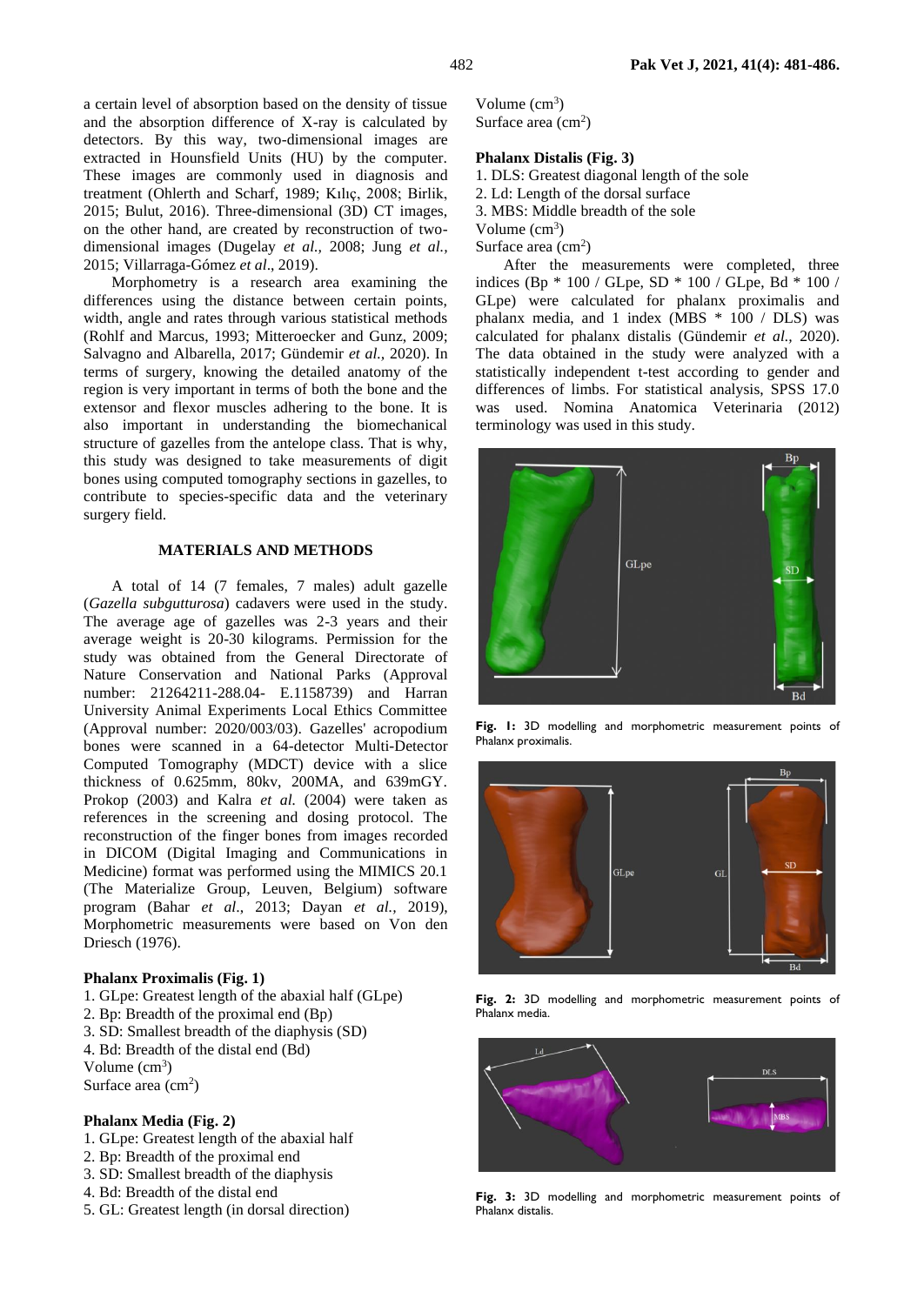#### **RESULTS**

Osteometric measurements of the bones were taken following a 3-dimensional modeling process was made for each bone to be examined through tomographic crosssections. Table 1 shows osteometry of phalanx proximalis, Table 2 shows its index results, and Table 2 shows its volume and surface area values. When Table 1 was examined, GLpe and Bd measurements revealed a statistically significant difference between females and males in the left forelimb internal, the right forelimb internal, the right forelimb external, and the right hindlimb external bones  $(P<0.05)$  and no significant difference in the other bones (P>0.05). Any sexual dimorphism was not determined statistically in Bp and SD measurements and index results in Table 2. When volume and surface area values of phalanx proximalis bones in Table 2 were examined, there was a statistically significant difference between females and males in terms of volume of the right forelimb external phalanx proximalis and surface area of the right forelimb internal phalanx proximalis  $(P<0.05)$ .

Table 1 shows osteometric measurements of phalanx media, Table 2 shows its index results and shows its volume and surface area values. When Table 1 was examined, a statistically significant difference was determined between females and males in terms of the left forelimb internal, the right forelimb internal, the right hindlimb internal, the left forelimb external, the right forelimb external, and the right hindlimb external phalanx media in GLpe measurement (P<0.05). Any sexual

dimorphism was not statistically detected in Bp and SD measurements. There was a statistically significant difference between females and males in terms of the left forelimb internal, the left hindlimb internal, the right hindlimb internal, and the right hindlimb external phalanx media in Bd measurement and in terms of the right hindlimb internal, the left forelimb external, and the left hindlimb external phalanx media in GL measurement (P<0.05). When index values in Table 2 were examined, a statistically significant sexual dimorphism was observed in Bp\*100/GLpe index for the left forelimb internal, the right forelimb internal, the right hindlimb internal, the left hindlimb external, and the right hindlimb external phalanx media (P<0.05). A statistically significant difference was determined in Sd\*100/GLpe index for the right hindlimb internal phalanx media (P<0.05). When volume and surface area values of phalanx media bones in Table 2 were examined, there was a statistically significant difference (P<0.001) between females and males in terms of volume value of the right hindlimb internal phalanx media and surface area of the left forelimb internal, the right hindlimb internal, and the right hindlimb external phalanx media.

Table 3 shows osteometric measurements of phalanx distalis, shows its index values and shows its volume and surface area values. As Table 3 was examined, a statistical difference was determined between females and males in terms of all phalanx distalis in Ld measurement and the left hindlimb internal and external, and the left forelimb external phalanx distalis in DLS value (P<0.05). There was a statistically significant difference in the left

Parameter GLpe Bp SD Bd GL Digit(mm) Gender Mean Std. Dev. Mean Std Dev. Mean Std. Dev. Mean Std. Dev. Mean Std. Dev. Phalanx proximalis ILF Male Female 37.24<sup>ab</sup> 35.46<sup>ab</sup> 0.85 1.95 10.32 9.94 0.57 0.77 8.03 7.59 0.56 0.23  $9.32<sup>b</sup>$  $8.71<sup>b</sup>$ 0.41 0.28 IRF Male Female 37.40ab 35.54ab 0.51 1.97 10.55 9.9 0.69 0.74 8.19 7.68 0.89 0.32 9.42<sup>b</sup>  $8.61<sup>b</sup>$ 0.53 0.35 ILH Male Female 32.97ab 31.55<sup>ab</sup> 0.72 1.93 10.36 10.44 0.65 0.65 8.49 8.02 0.88 0.41 9.5 8.75 1.17 0.47 IRH Male Female 33.00ab 31.42ab 1.57 1.58 10.97 10.16 0.78 1.04 8.21 7.72 0.8 0.59  $9.54<sup>b</sup>$  $8.58<sup>b</sup>$ 0.51 0.33 ELF Male Female  $37.58$ <sup>ab</sup> 35.60ab 1.07 1.63 10.61 10.18 0.57 0.69 8.04 7.8 0.65 0.27  $9.43<sup>t</sup>$ 8.70<sup>b</sup> 0.57 0.45 ERF Male Female 37.86<sup>ab</sup> 36.47<sup>ab</sup> 0.58 1.7 10.43 9.93 0.28 0.69 7.89 7.76 0.71 0.25 9.19 8.69 1 0.41 ELH Male Female 32.75ab 31.34ab 2.24 1.79 10.84 10.44 0.69 0.72 7.95 7.75 0.71 0.77 9.18 8.79 0.66 0.65 ERH Male Female 33.19ab 31.68ab 0.48 1.56 10.58 10.48 0.64 0.47 8.14 7.7 0.87 0.37 9.31<sup>b</sup>  $8.55<sup>b</sup>$ 0.43 0.46 Phalanx media ILF Male Female 20.49<sup>b</sup>  $18.71<sup>b</sup>$ 0.81 1.08 10.8 11.23 0.81 0.65 6.91 6.27 1.16 0.42 8.23 <sup>b</sup> 7.38 <sup>b</sup> 0.57 0.4 15.11 14.08 1.06 0.79 IRF Male Female  $20.80<sup>b</sup>$  $18.85<sup>b</sup>$ 0.94 0.67 10.69 10.74 0.98 0.94 6.71 6.28 0.92 0.36 8.19 7.38 0.72 0.82 15.08 13.82 0.56 0.85 ILH Male Female 19.91 19.07 1.28 1.22 10.91 11.11 1.07 0.42 6.75 6.49 0.6 0.23  $7.98<sup>t</sup>$  $7.48<sup>b</sup>$ 0.5 0.25 14.95 14.67 0.96 0.92 IRH Male Female 19.98<sup>b</sup> 18.31<sup>b</sup> 1.18 0.65 10.7 10.53 0.85 0.78 6.54 6.91 0.41 1.03 7.99<sup>b</sup> 7.37<sup>b</sup> 0.37 0.32  $14.89$  $15.18<sup>b</sup>$ 1.14 0.65 ELF Male Female 20.36<sup>b</sup>  $18.53<sup>b</sup>$ 0.7 1.28 10.68 10.82 0.88 0.5 6.88 6.12 1.11 0.38 6.82 7.31 2.73 0.61  $14.78^{\circ}$  $14.02<sup>b</sup>$ 0.89 0.83 ERF Male Female  $20.63<sup>b</sup>$  $19.15<sup>t</sup>$ 1.04 0.68 10.8 10.85 1.17 0.69 6.77  $6.50$ 0.89 0.26 8.08 7.67 0.8 0.71 14.97 14.18 0.67 1.04 ELH Male Female 19.99 19.02 1.26 1.01 10.82 11.03 0.85 0.54 6.66 6.53 0.42 0.36 7.96 7.46 0.29 0.26  $15.53$ <sup>b</sup>  $14.72<sup>b</sup>$ 0.78 0.62 ERH Male Female 20.20<sup>b</sup> 18.29<sup>b</sup> 1.42 0.61 10.88 10.47 1.2 1.19 6.73 6.54<sup>a</sup> 0.52 0.36  $8.05<sup>b</sup>$  $7.53<sup>b</sup>$ 0.45 0.28 14.78 15.01 0.78 0.52 ILF: Internal of Left Forelimb, IRF: Internal of Right Forelimb, ILH: Internal of Left Hindlimb, IRH: Internal of Right Hindlimb, ELF: External of Left

Forelimb, ERF: External of Right Forelimb, ELH: External of Left Hindlimb, ERH: External of Right Hindlimb, a: There is significant difference legs (P<0.05), b: There is significant difference between the genders (P<0.05), There is a significant difference between the genders (P<0.001).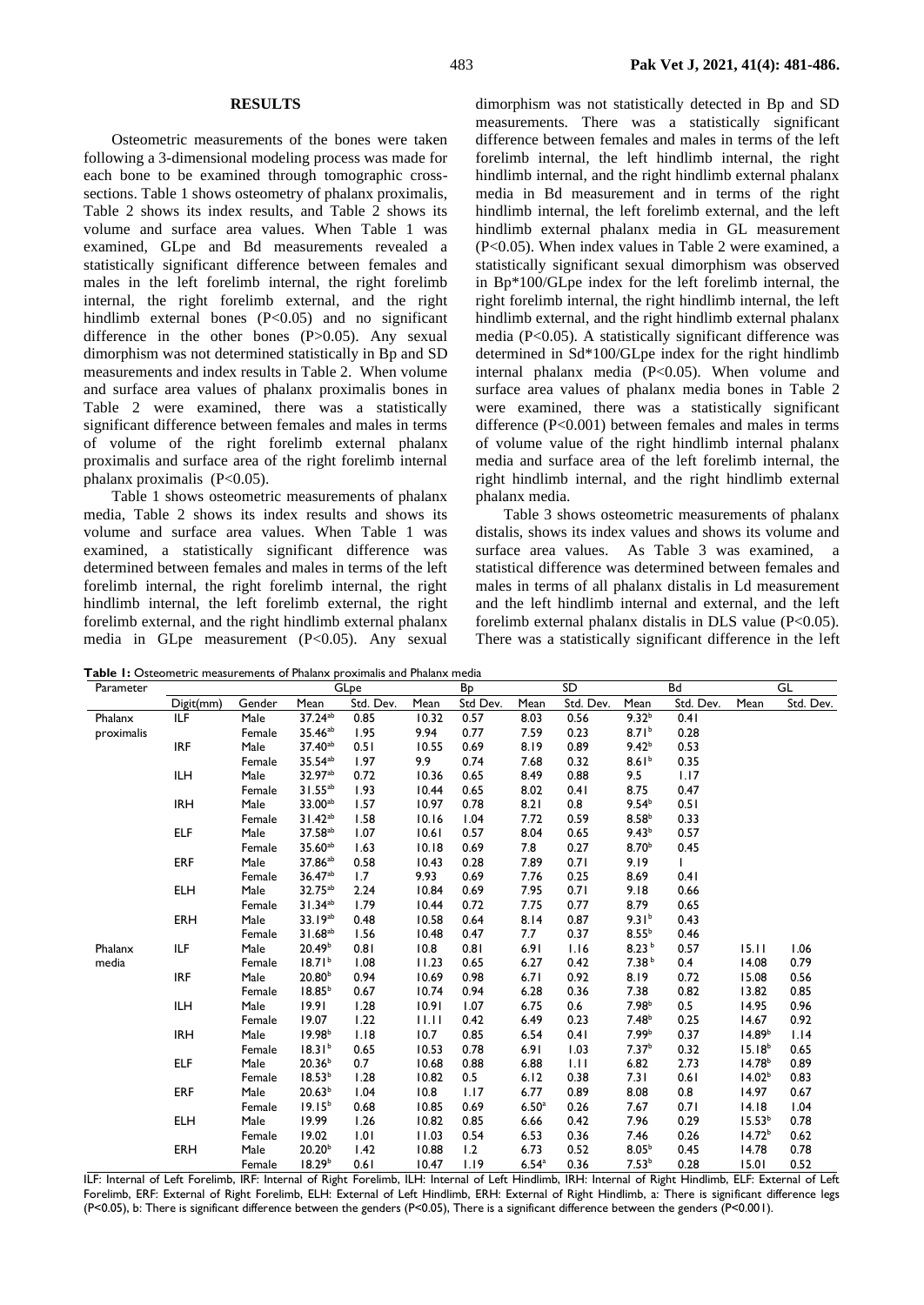**Table 2:** Index values, volume and surface area of Phalanx proximalis and Phalanx media

| Parameter  |            |        |                    | $\overline{Bp*}100/GLpe$ |                      | Sd*100/GLpe | Bd*100/GLpe        |           | Volume            |          | Surface area          |           |
|------------|------------|--------|--------------------|--------------------------|----------------------|-------------|--------------------|-----------|-------------------|----------|-----------------------|-----------|
|            |            |        |                    | (mm)                     | (mm)                 |             | (mm)               |           | $\text{(mm)}^3$   |          | (cm <sup>2</sup> )    |           |
|            | Digit(mm)  | Gender | Mean               | Std. Dev.                | Mean                 | Std. Dev.   | Mean               | Std. Dev. | Mean              | Std.Dev. | Mean                  | Std. Dev. |
| Phalanx    | ILF        | Male   | 27.73a             | 1.72                     | 21.58 <sup>a</sup>   | 1.7         | 25.03a             | 1.25      | 2.52              | 0.46     | $16.24$ <sup>ac</sup> | 1.06      |
| proximalis |            | Female | 28.16 <sup>a</sup> | 3.2                      | 21.45 <sup>a</sup>   | 1.34        | 24.6               | 1.35      | 2.38              | 0.22     | $14.86$ <sup>ac</sup> | 1.57      |
|            | <b>IRF</b> | Male   | 28.22a             | 1.95                     | 21.89a               | 2.3         | 25.19a             | .4        | 2.55              | 0.46     | 16.29a                | 1.02      |
|            |            | Female | 27.94a             | 2.94                     | 21.65 <sup>a</sup>   | 1.33        | 24.29a             | 1.85      | 2.47              | 0.16     | 14.76                 | 1.34      |
|            | <b>ILH</b> | Male   | 31.46 <sup>a</sup> | 2.32                     | 25.72 <sup>a</sup>   | 2.31        | 28.78 <sup>a</sup> | 3.02      | 2.31              | 0.37     | 14.22 <sup>a</sup>    | 0.99      |
|            |            | Female | 33.17 <sup>a</sup> | 2.63                     | 25.46 <sup>a</sup>   | 1.43        | 27.74 <sup>a</sup> | 0.87      | 2.18              | 0.28     | 13.22 <sup>a</sup>    | 1.34      |
|            | <b>IRH</b> | Male   | 33.35 <sup>a</sup> | 3.44                     | 24.96 <sup>a</sup>   | 3.09        | 28.96 <sup>a</sup> | 2.16      | 2.41              | 0.34     | $14.54^a$             | 0.59      |
|            |            | Female | 32.32 <sup>a</sup> | 2.89                     | 24.62a               | 1.99        | 27.34a             | 0.77      | 2.18              | 0.34     | 14.45                 | 1.08      |
|            | <b>ELF</b> | Male   | 28.26 <sup>a</sup> | 1.85                     | 21.42 <sup>a</sup>   | 1.84        | 25.13 <sup>a</sup> | 1.72      | 2.51              | 0.45     | 15.91                 | 1.13      |
|            |            | Female | 28.34a             | 2.45                     | $22^a$               | 1.38        | 24.57 <sup>a</sup> | 1.81      | 2.42              | 0.28     | 14.94                 | 1.48      |
|            | <b>ERF</b> | Male   | 27.56 <sup>a</sup> | 0.52                     | $20.83$ <sup>a</sup> | 1.8         | 24.28 <sup>a</sup> | 2.62      | 2.55c             | 0.44     | 16.39                 | 0.91      |
|            |            | Female | 27.98 <sup>a</sup> | 3.06                     | 21.74a               | 1.32        | 24.47a             | 1.75      | 2.44 <sup>c</sup> | 0.17     | 14.82                 | 1.57      |
|            | <b>ELH</b> | Male   | 32.83a             | 2.08                     | 24.27a               | 2.05        | 28.02 <sup>a</sup> | 1.54      | 2.26              | 0.37     | $13.95^a$             | 0.84      |
|            |            | Female | 33.07 <sup>a</sup> | 2.66                     | 24.79a               | 2.56        | 28 <sup>a</sup>    | 1.54      | 2.23              | 0.30     | 13.09                 | 1.07      |
|            | ERH        | Male   | 31.88 <sup>a</sup> | 1.75                     | 24.51 <sup>a</sup>   | 2.33        | 28.02 <sup>a</sup> | 0.95      | 2.35              | 0.27     | $14.44^a$             | 0.71      |
|            |            | Female | 33.15 <sup>a</sup> | 2.24                     | 24.31 <sup>a</sup>   | 0.7         | 27.02 <sup>a</sup> | 1.54      | 2.15              | 0.34     | 14.18                 | 1.37      |
| Phalanx    | ILF        | Male   | 52.69 <sup>b</sup> | 3                        | 33.78                | 5.85        | 40.18              | 2.65      | 1.09              | 0.22     | 7.47 <sup>c</sup>     | 0.69      |
| media      |            | Female | 60.21 <sup>b</sup> | 5.28                     | 33.62                | 2.77        | 39.49              | 2.11      | 0.92              | 0.11     | 6.50 <sup>c</sup>     | 0.92      |
|            | <b>IRF</b> | Male   | $51.32^{b}$        | 3.55                     | 32.22                | 3.95        | 39.41              | 3.33      | 1.11              | 0.22     | 7.43                  | 0.64      |
|            |            | Female | 57.05 <sup>b</sup> | 5.07                     | 33.35                | 1.75        | 39.08              | 3.47      | 0.97              | 0.12     | 6.61                  | 1.12      |
|            | <b>ILH</b> | Male   | 54.9               | 5.14                     | 34.11                | 4.39        | 40.3               | 4.43      | 1.01              | 0.16     | 6.79                  | 0.51      |
|            |            | Female | 58.4               | 3.67                     | 34.13                | 2.49        | 39.3               | 1.66      | 0.87              | 0.11     | 6.27                  | 0.79      |
|            | <b>IRH</b> | Male   | 53.53 <sup>b</sup> | 2.04                     | 32.79 <sup>b</sup>   | 2.4         | 40.14              | 3.72      | 1.02 <sup>c</sup> | 0.11     | 6.84c                 | 0.52      |
|            |            | Female | 57.49 <sup>b</sup> | 3.09                     | 37.69 <sup>b</sup>   | 4.78        | 40.25              | 0.77      | 0.87 <sup>c</sup> | 0.10     | 6.11c                 | 0.75      |
|            | <b>ELF</b> | Male   | 51.59              | 3.82                     | 33.42                | 5.18        | 33.51              | 13.4      | 1.08              | 0.23     | 7.46                  | 0.79      |
|            |            | Female | 58.55              | 3.84                     | 33.15                | 2.75        | 39.43              | 1.45      | 0.89              | 0.15     | 6.49                  | 1.05      |
|            | <b>ERF</b> | Male   | 52.3               | 4.11                     | 32.84                | 4.1         | 39.26              | 4.21      | 1.10              | 0.21     | 7.43                  | 0.71      |
|            |            | Female | 56.67              | 3.51                     | 33.97                | 2.1         | 40.08              | 3.67      | 1.00              | 0.12     | 6.68                  | 1.07      |
|            | <b>ELH</b> | Male   | 54.16 <sup>b</sup> | 2.9                      | 33.46                | 3.36        | 40.03              | 3.74      | 1.02              | 0.15     | 6.92                  | 0.41      |
|            |            | Female | 58.06 <sup>b</sup> | 3.42                     | 34.38                | 2.38        | 39.25              | 1.57      | 0.88              | 0.11     | 6.36                  | 0.89      |
|            | <b>ERH</b> | Male   | 53.88 <sup>b</sup> | 4.63                     | 33.48                | 3.86        | 40.04              | 4.06      | 1.03              | 0.11     | 6.94c                 | 0.57      |
|            |            | Female | 57.16 <sup>b</sup> | 5.3                      | 35.76                | 1.71        | 41.2               | 1.28      | 0.87              | 0.10     | 6.12 <sup>c</sup>     | 0.63      |

**Table 3:** Osteometric measurements, index values, volume and surface area of Phalanx distalis

| Parameter |            | $LD$ (mm) |                    | $\overline{D}$ LS (mm) |                    | MBS (mm)  |      | MBS*100/DLS |                    | Volume $\overline{(cm^3)}$ |                      | Surface area |                      |           |
|-----------|------------|-----------|--------------------|------------------------|--------------------|-----------|------|-------------|--------------------|----------------------------|----------------------|--------------|----------------------|-----------|
|           |            |           |                    |                        |                    |           |      |             | (mm)               |                            |                      |              | (cm <sup>2</sup> )   |           |
|           | Digit      | Gender    | Mean               | Std. Dev.              | Mean               | Std. Dev. | Mean | Std. Dev.   | Mean               | Std. Dev.                  | Mean                 | Std. Dev.    | Mean                 | Std. Dev. |
| Phalanx   | ILF        | Male      | 19.38 <sup>b</sup> | 1.36                   | 23.25              | 1.9       | 4.94 | 0.57        | 21.22 <sup>b</sup> | 1.57                       | 0.82                 | 0.22         | 6.24                 | 0.66      |
| distalis  |            | Female    | 17.12 <sup>b</sup> | 1.62                   | 21.57              | 1.58      | 5.22 | 0.39        | 24.30 <sup>b</sup> | 2.7                        | 0.69                 | 0.17         | 5.47                 | 0.85      |
|           | <b>IRF</b> | Male      | $19.15^{b}$        | 1.14                   | 23.27              | 2.12      | 5.17 | 0.89        | 22.15              | 2.4                        | 0.84                 | 0.28         | 6.37                 | 0.89      |
|           |            | Female    | 17.36 <sup>b</sup> | 1.64                   | 22.01              | 1.53      | 5.15 | 0.38        | 23.5               | 2.37                       | 0.78 <sup>a</sup>    | 0.17         | 5.77a                | 0.64      |
|           | ILH.       | Male      | 18.81 <sup>b</sup> | 1.15                   | 22.62 <sup>b</sup> | 1.63      | 5.25 | 0.5         | 23.24              | 1.73                       | 0.81 <sup>c</sup>    | 0.18         | 5.86 <sup>c</sup>    | 0.72      |
|           |            | Female    | 16.53 <sup>b</sup> | 1.44                   | $20.12^{b}$        | 1.3       | 5.17 | 0.55        | 25.78              | 3.04                       | 0.64 <sup>c</sup>    | 0.09         | 4.96 <sup>c</sup>    | 0.67      |
|           | <b>IRH</b> | Male      | 18.58 <sup>b</sup> | 1.29                   | 22.42              | 1.35      | 5.02 | 0.68        | 22.35              | 2.47                       | 0.85c                | 0.17         | $5.85$ <sup>ac</sup> | 0.68      |
|           |            | Female    | 17.02 <sup>b</sup> | 1.03                   | 21.17              | 1.37      | 5.02 | 0.35        | 23.75              | 1.92                       | $0.63$ <sub>ac</sub> | 0.08         | 4.98c                | 0.56      |
|           | ELF        | Male      | 19.27 <sup>b</sup> | 1.28                   | 23.04 <sup>b</sup> | 1.74      | 5.05 | 0.75        | 21.91              | 2.59                       | 0.80                 | 0.22         | 6.13                 | 0.75      |
|           |            | Female    | 17.84 <sup>b</sup> | 0.08                   | 20.56 <sup>b</sup> | 0.83      | 4.95 | 0.33        | 24.08              | 1.28                       | 0.70                 | 0.16         | 5.42 <sup>a</sup>    | 0.73      |
|           | <b>ERF</b> | Male      | $19.44^{b}$        | 1.27                   | 23.3               | 2.14      | 5.25 | 0.84        | 22.45              | 2.11                       | 0.82                 | 0.19         | 6.19                 | 0.58      |
|           |            | Female    | 18.01 <sup>b</sup> | Ш                      | 21.97              | 1.53      | 5.14 | 0.38        | 23.47              | 2.05                       | 0.78 <sup>a</sup>    | 0.18         | 5.81 <sup>a</sup>    | 0.82      |
|           | <b>ELH</b> | Male      | 18.68 <sup>b</sup> | 1.03                   | 22.19 <sup>b</sup> | 1.74      | 5.17 | 0.45        | 23.36              | 2.18                       | 0.80 <sup>c</sup>    | 0.16         | 5.79 <sup>c</sup>    | 0.64      |
|           |            | Female    | 16.76 <sup>b</sup> | 1.38                   | 20.02 <sup>b</sup> | 1.15      | 5.06 | 0.44        | 25.34              | 2.43                       | 0.61 <sup>c</sup>    | 0.08         | $4.78$ <sup>ac</sup> | 0.63      |
|           | ERH        | Male      | 18.52 <sup>b</sup> | 1.43                   | 21.86              | 1.56      | 5.33 | 0.66        | 24.36              | 2.45                       | 0.84 <sup>c</sup>    | 0.14         | 5.87c                | 0.57      |
|           |            | Female    | 16.91 <sup>b</sup> | 0.76                   | 20.97              | .4        | 4.97 | 0.42        | 23.81              | 2.67                       | $0.63$ <sup>ac</sup> | 0.07         | $5.01$ <sup>ac</sup> | 0.53      |

ILF: Internal of Left Forelimb, IRF: Internal of Right Forelimb, ILH: Internal of Left Hindlimb, IRH: Internal of Right Hindlimb, ELF: External of Left Forelimb, ERF: External of Right Forelimb, ELH: External of Left Hindlimb, ERH: External of Right Hindlimb, a: There is significant difference legs (P<0.05), b: There is significant difference between the genders (P<0.05), There is a significant difference between the genders (P<0.001).

forelimb internal phalanx distalis in MBS\*100/DLS index value of phalanx distalis (P<0.05). Upon examination of volume and surface area data of the left hindlimb internal, the right hindlimb internal, the left hindlimb external and right hindlimb external phalanx distalis, a statistically significant difference was detected between female and male (P<0.05).

#### **DISCUSSION**

The present study morphometrically analyzed digit bones of gazella in terms of sex and direction factors through images extracted from computed tomography. As

stated in the studies on *Antelope cervicapra* (Choudhary and Singh, 2016), goat (Makungu and Merere, 2017) and blue bulls (Bharti and Singh, 2018) forelimb and hindlimb of phalanx proximalis were observed to be the longest bone among all phalanxes in the present study as well (Choudhary and Singh, 2016; Makungu and Merere, 2017; Bharti and Singh, 2018). Previous research reported that there was no statistical difference between the right and left phalanxes in cattle and water buffaloes (Ocal *et al.,* 2004; Nourinezhad *et al.*, 2012). Results of the present study support these studies. In the study by Peters (1989) it was highlighted that phalanx proximalis was thinner in the forelimb of gazella. However, this was not found in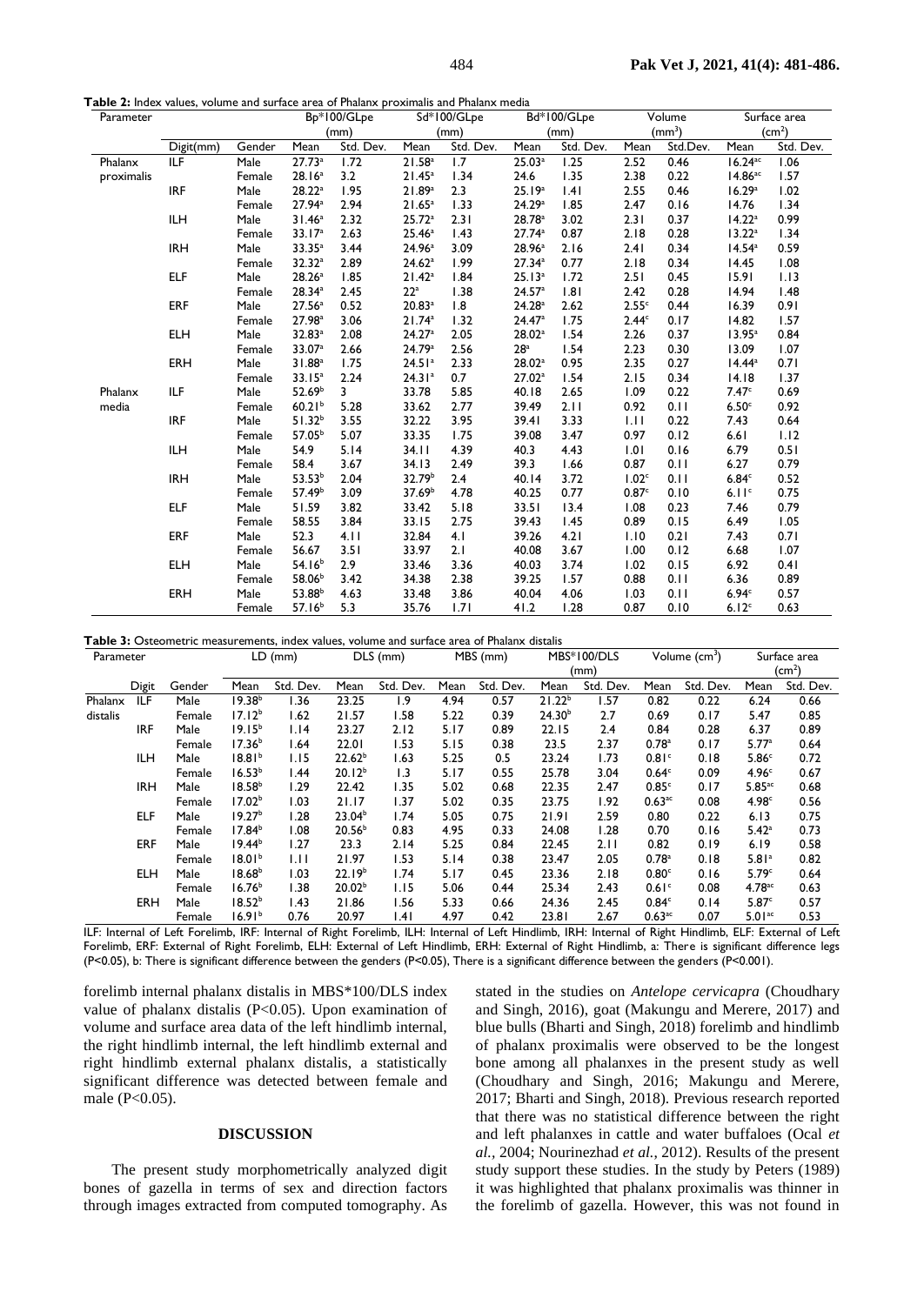the present study. In contrast to Gündemir *et al.* (2020) and Ocal *et al.* (2004). GLpe measurement of phalanx proximalis was higher in forelimbs than hindlimbs. It might be thought that this situation developed in order to spend less energy and escape from predators (Taylor *et al.,* 1974*;* Sorkin, 2008). In the study conducted by Nourinezhad *et al.* (2012) on buffalos, the breadth of the distal end (Bd) of phalanx proximalis was reported to have a statistically significant difference. In the present study, the same measurement in females and males was found to be statistically significant  $(P<0.05)$ . Length (GLpe) and breadth (Bp) of phalanx media were indicated to be 1.88±0.03cm and 0.94±0.05cm. respectively, in the measurements on Black Bengal goats carried out by Siddiqui *et al.* (2008). The same parameters were found to be 1.95±5.59cm and 10.82±4.38cm, respectively in the present study. GL, SD, and Bp values of phalanx media were reported to be statistically significant in the studies on water buffaloes by Nourinezhad *et al.* (2012) and on domestic cattle by Gündemir *et al.* (2020). It was found in the present study that only SD value was statistically significant regardless of sex (Nourinezhad *et al.* 2012., Nourinezhad *et al.,* 2015). GLpe parameter was significant for all limbs other than the left hindlimb phalanx media based on sexual dimorphism (P<0.05) .Gündemir *et al.* (2020) calculated that LD and DLS measurements of phalanx distalis were higher in forelimbs and reported no statistical difference. The present study revealed that LD value was significant  $(P<0.05)$  in all bones in terms of sexual dimorphism. DLS parameter was statistically significant between the left hindlimb and the left forelimb external bones in terms of sexual dimorphism  $(P<0.05)$ . In the present study, digit bones of gazella that are under the risk of extinction were analyzed via classical morphometric methods using 3D images. Besides, data obtained based on sex and direction criteria were compared statistically.

**Conclusions:** Consequently, the results of the study are considered to be useful for Ruminantia taxonomy and zooarcheological surveys of the species. Besides, it is also thought that these results obtained in the study can be used for comparison in degenerations and regeneration that may occur in the digit bones. As a result of the study, it was observed that mean values of the bones had a statistically significant difference in terms of both sexes and direction. Considering the compact texture of ossa phalanges, it can be predicted that it cannot be consumed easily by carnivore animals. Also, it is likely to assert that these bones are highly limited for human consumption. Therefore, it would be correct to state that ossa phalanges has a structure allowing the maintenance of these characteristics under the earth for long years due to its strong structure indicating characteristics of the species. This study made a morphometric analysis of the finger bones of gazelle with 3D models created using twodimensional images of computed tomography and it is thought to contribute to studies in this field and it is thought that it will contribute to the studies in the field.

**Authors contribution:** MOD and SA designed this study objectives. İD and AK prepared three-dimensional models and obtained measurements from anatomical points. BY

analyzed the data and NGİ and YD wrote the manuscript. All authors accomplished critical corrections to the final version of the article.

### **REFERENCES**

- Al-Sharoot HA, 2013. Anatomical study of the digits of fore limbs in goat. QJVMS 12:28-35.
- Bahadır A and Yıldız H, 2008. Veteriner Anatomi: Hareket Sistemi & İç Organlar. Ezgi Bookselling, Bursa, Turkey pp:14-180.
- Bahar S, Bolat D, Dayan MO, *et al.,* 2013. Two-and three-dimensional anatomy of paranasal sinuses in Arabian foals. J Vet Med Sci 76:37-44.
- Bharti SK and Singh I, 2018. Morphological and morphometrical studies on the phalanges and sesamoid bones of blue bull (*Boselephus tragocamelus*). In, International Conference on Food Security and Sustainable Agriculture, Thailand pp:81-5.
- Birlik İ, 2015. Medical imaging methods and photo relationship. Dokuz Eylul University, Institute of Fine Arts, MSc Thesis İzmir, Turkey.
- Bulut B, 2019. Computed tomographic examination of the upper respiratory tract and trachea in brahiocephalic dogs. Aydın Adnan Menderes Univesity, Institute of Health Sciences, MSc Thesis Aydın, Turkey.
- Castelló JR, 2016. Bovids of the world: antelopes, gazelles, cattle, goats, sheep, and relatives (Vol. 104). Princeton University Press, New lersey, USA.
- Choudhary OP and Singh I, 2016. Gross and morphometrical studies on phalanges and sesamoid bones of Indian Blackbuck *(Antilope cervicapra)*. J Wildlife Res 4:01-05.
- Dayan MO, Beşoluk K, Eken E, *et al.,* 2019. Three-dimensional modelling of the femur and humerus in adult male guinea pigs (guinea pig) with computed tomography and some biometric measurement values. Folia Morphol 78:588-94.
- Dugelay JL, Baskurt A and Daoudi M, 2008. 3D object processing: compression. indexing and watermarking. John Wiley & Sons, England.
- Gündemir O, Özkan E, and Mutuş R, 2020. Morphometric study on the digital bones in the domestic cattle. Kafkas Univ Vet Fak Derg 26:75-82.
- IUCN, 2008. IUCN Red List of Threatened Species 2008. www.iucnredlist.org (Last accessed on 18 July 2020).
- IUCN, 2017. IUCN SSC Antelope Specialist Group. *Gazella subgutturosa.* The IUCN Red List of Threatened Species. http://dx.doi.org/ 10.2305/IUCN.UK.2017-2.RLTS.T8976A50187422.en (Last accessed on 27 August 2020).
- IUCN, 1996. Red List of threatened animals. IUCN, Gland, Switzerland and Cambridge, UK.
- Jung J, Cho Y, Jung Y, *et al.* 2015. Diagnosis and treatment of an aberrant right subclavian artery with persistent right ligamentum arteriosum in a kitten. Pak Vet J 35:119-22.
- Kalender WA, 2006. X-ray computed tomography. Phys Med Biol 51:29-43.
- Kalra MK, Maher MM, Toth TL, *et al.* 2004. Strategies for CT radiation dose optimization. Radiology 230:619-28.
- Khosravi R, Hemami MR, Malekian M, *et al.*, 2018. Effect of landscape features on genetic structure of the goitered gazelle *(Gazella subgutturosa)* in Central Iran. Conserv Genet 19:323-36.
- Kılıç N, 2008. Colonic polyp detection using three-dimensional templates in computed tomography images. İstanbul University, Institute of Health Sciences, PhD Thesis Istanbul, Turkey.
- Kier EL, Conlogue GJ and Zhuang Z, 2019. High-Resolution Computed Tomography Imaging of the cranial arterial system and rete mirabile of the cat (Felis catus). Anat Rec 302:1958-67.
- König HE and Liebich HG, 2020. Veterinary anatomy of domestic animals: Textbook and colour atlas. Georg Thieme Verlag, New York, USA.
- Makungu M and Merere B, 2017. Morphology of the thoracic limb of goat as evidenced by gross osteology and radiology. Anat Histol Embryol 46:509-18.
- Mallon D and Kindgswood SC, 2001. Anteloep Part 4: North Africa, the Middle East, and Asia. Global Survey and Regional Action Plans. SSC Antelope Specialist Group. IUCN, Gland, Switzerland and Cambridge, UK.
- Mitteroecker P and Gunz P, 2009. Advances in geometric morphometrics. Evol Biol 36:235-47.